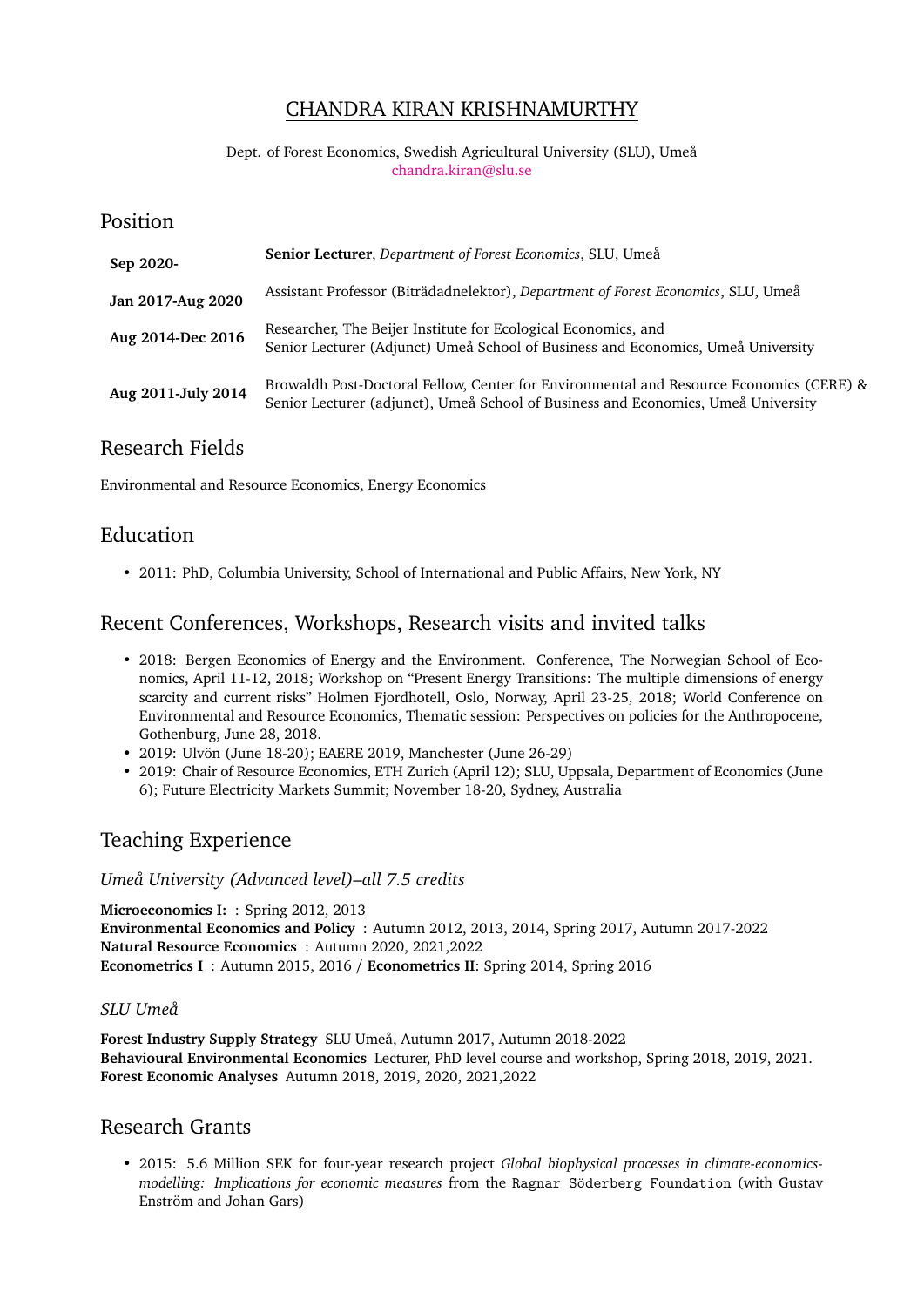- 2017
	- **–** (a) 2.026 Million SEK for a three-year research project *Consumer choice and network tariff under a natural monopoly: An empirical exploration for the Swedish electricity market* from the Handelsbankens Forskningsfonder (with Runar Brännlund, PI, and Mattias Vesterberg)
	- **–** (b) 3.83 Million SEK for a three-year research project *Pricing and demand flexibility in a system dominated by renewable electricity production* from the Swedish Energy Agency (Energimyndigheten) (with Runar Brännlund, PI, and Mattias Vesterberg)
- 2021
	- **–** 4.45 Million SEK for a three-year research project *The Bonus-Malus policy for private automobiles: how large are the CO*<sup>2</sup> *reductions?* from the Swedish Environmental Protection Agency (with Rob Hart, PI, and Tingmingke Lu )

## Professional Activities

- **Advising** Co-advisor: Mattias and Anders Vesterberg (PhD-USBE, Umeå University); Xiao Hu, Department of Forest Economics, SLU Umeå (2018 September- ).
- **Occassional Journal Referee** The Energy Journal, Energy Policy, Resources and Energy Economics, Journal of the American Environmental and Resource Economics (JAERE), Journal of Environmental Economics and Management (JEEM), American Journal of Agricultural Economics (AJAE), Energy Economics, Ecological Economics.

Member, Program Committee, **EAERE** Referee for Annual Conference Articles, 2012-

Co-organizer *Thematic session: Perspectives on policies for the Anthropocene*. World Conference on Environmental and Resource Economics (WCERE), 2018, Gothenburg University, Gothenburg, June 28, 2018.

## Most Recent Publications

- 1. Unlocking the unsustainable rice-wheat system of Indian Punjab: Assessing alternatives to crop-residue burning from a systems perspective ?(Andrea Downing et al) *Ecological Economics* (2022). Forthcoming.
- 2. Understanding Hourly Electricity Demand: Implications for Load, Welfare, and Emissions (with Mattias Vesterberg and Amin Karimu) *The Energy Journal* (2022). 43(1), 119-147. [[Publisher Page](https://www.iaee.org/energyjournal/article/3781)]
- 3. A dynamic bio-economic model of pollination under climate change: An application to oil rapeseed production in the Stockholm region (with Gustav Engström, Åsa Gren, Chuan-Zhong Li). *Spatial Economic Analysis*(2020). 15:3, 238-261, DOI: 10.1080/17421772.2020.1784988.
- 4. An Ecological Golden Rule (with Ram Fishman, Tel Aviv University) *Resource and Energy Economics*(2021). 64, 10129. [[Publisher Page](https://www.sciencedirect.com/science/article/pii/S092876552100004X?dgcid=rss_sd_all)]
- 5. A carbon tax with planetary boundaries (with Gustav Engström et al) *Nature Communications*(2020). 11, 4688, https://doi.org/10.1038/s41467-020-18342-7 [[Publisher Page](https://www.nature.com/articles/s41467-020-18342-7)]
- 6. The effects of smart-parking on transit and traffic: Evidence from SFpark (with Nicole Ngo) *Journal of Environmental Economics and Management* (2020). 99, 102273
- 7. Real-time pricing revisited: Demand flexibility in the presence of micro-generation (with Mattias Vesterberg, Rauli Svento, Herman Böök, Anders Lindfors). *Energy Policy* (2018). 123, 642-658.

## Under Review

- 1. Do ride-hailing services worsen freeway congestion and air quality? Evidence from Uber in California (with Nicole Ngo) (CERE Working Paper 2022-01) [[PDF](https://papers.ssrn.com/sol3/papers.cfm?abstract_id=4022570)]
- 2. Time-consistent resource management with regime shifts (with Maria Arvaniti and Anne-Sophie Crépin) (CER-ETH Working Paper 19/329)[[PDF](https://ethz.ch/content/dam/ethz/special-interest/mtec/cer-eth/cer-eth-dam/documents/working-papers/WP-19-329.pdf)]
- 3. MANAGING WATER: RIGHTS, MARKETS, AND WELFARE (with Andrew Zaeske) (CERE Working Paper 2017-02; Version March 2017) [[PDF](http://www.cere.se/documents/wp/2017/CERE_WP2017-2.pdf)]

## Commissioned Research Reports

- 1. Intermittency and Pricing Flexibility in Electricity Markets (with Jurate Jaraite et. al.) (EFORIS report 2019:588) [[Link](https://www.energiforsk.se/en/programme/function-and-role-of-the-electricity-market-in-society-eforis/reports/intermittency-and-pricing-flexibility-in-electricity-markets-2019-588/)]
- 2. Economy-wide analysis of Swedish nuclear power and electricity certificates (with Bengt Kriström et. al.) [(EFORIS report]